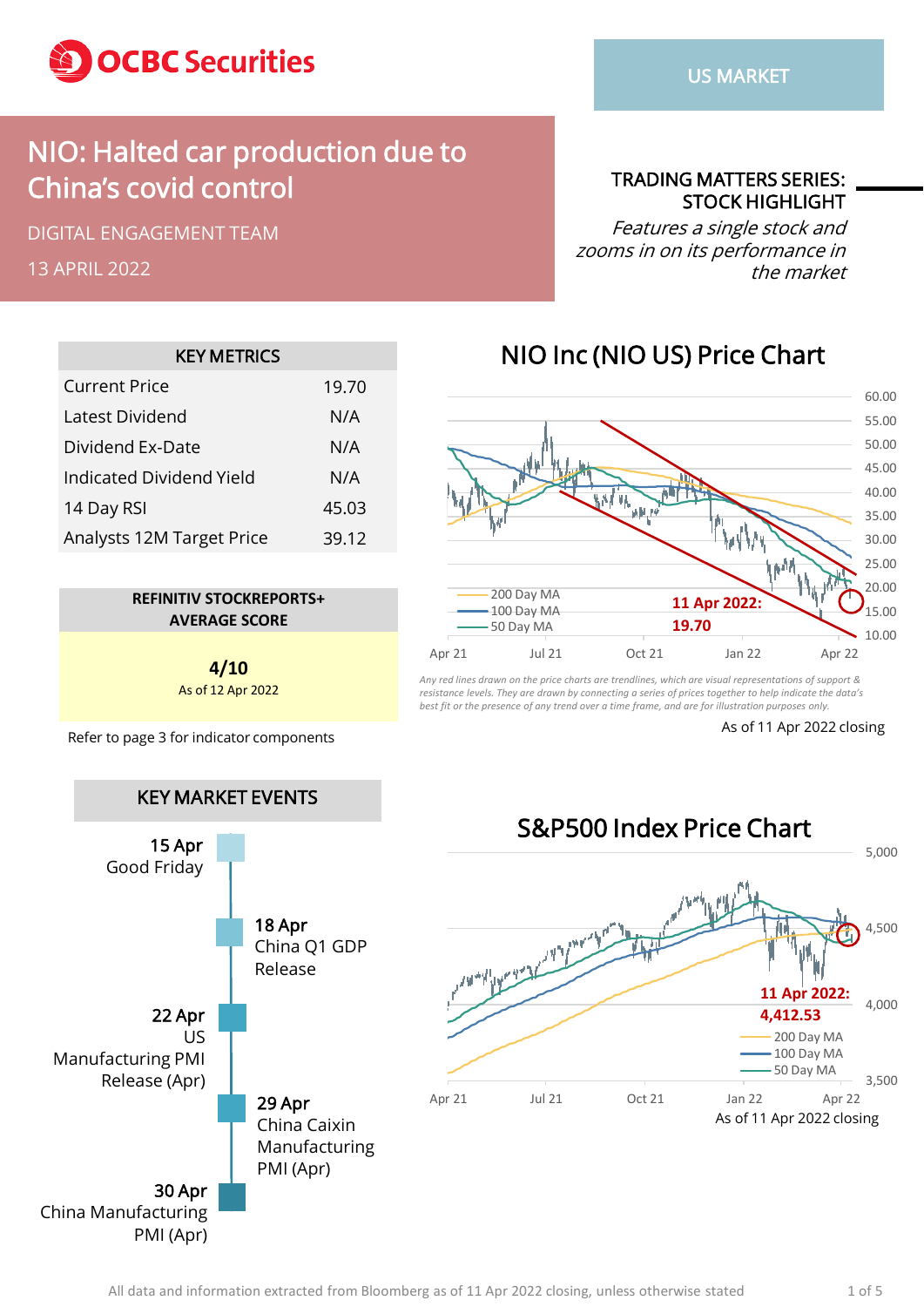### Headline News & Information

- NIO Inc. manufactures and sells automobiles. The company offers electric vehicles and parts, as well as provides battery charging services. NIO serves customers worldwide (Bloomberg)
- China Auto sales should rebound in May on covid control, new chip supplier (12 Apr 2022, Dow Jones)
	- Chinese auto makers will be under pressure in April given new Covid-19 lockdowns, but sales should rebound in May as the virus comes under control in Shanghai and a new chip maker adds supply to the market
	- "We are more optimistic than the market on a recovery in investor sentiment in 2Q", Daiwa Capital Markets analysts Kelvin Lau and Bintuo Ni say
- China's Nio delays car deliveries as suppliers face covid halts (09 Apr 2022, Bloomberg)
	- Chinese EV automaker Nio said it halted car production and delayed deliveries as the coronavirus outbreak in China forced many of its suppliers to suspend manufacturing
	- Several of the company's suppliers remain offline, including those in Jilin and Shanghai, both of which are under lockdown as they battle the highly-infectious omicron variant
- China stocks see fresh bout of selling on covid, regulation woes (11 Apr 2022, Bloomberg)
	- Chinese stocks tumbled on 11 Apr 2022 as mounting concern over a covid outbreak and rising global interest rates added to persistent regulatory headwinds
	- An announcement by Nio that it halted car production, citing disruption from lockdowns, drove metals and battery stocks lower

|           | <b>TRADING FLOWS</b>             | <b>RESISTANCE LEVELS</b> | <b>SUPPORT LEVELS</b> |                     |  |
|-----------|----------------------------------|--------------------------|-----------------------|---------------------|--|
| $\bullet$ | Shares fell 17% in the $\bullet$ | 26.74 (100 Day MA)       |                       | 17.50 (Mar 2022)    |  |
|           | past 5 days but are              | 33.00 (Jan 2022)         |                       | 13.50 (Mar 2022)    |  |
|           | up 23% in the past 30 $\bullet$  | 43.00 (Nov 2021)         |                       | • $7.50$ (Jun 2020) |  |
|           | days                             |                          |                       |                     |  |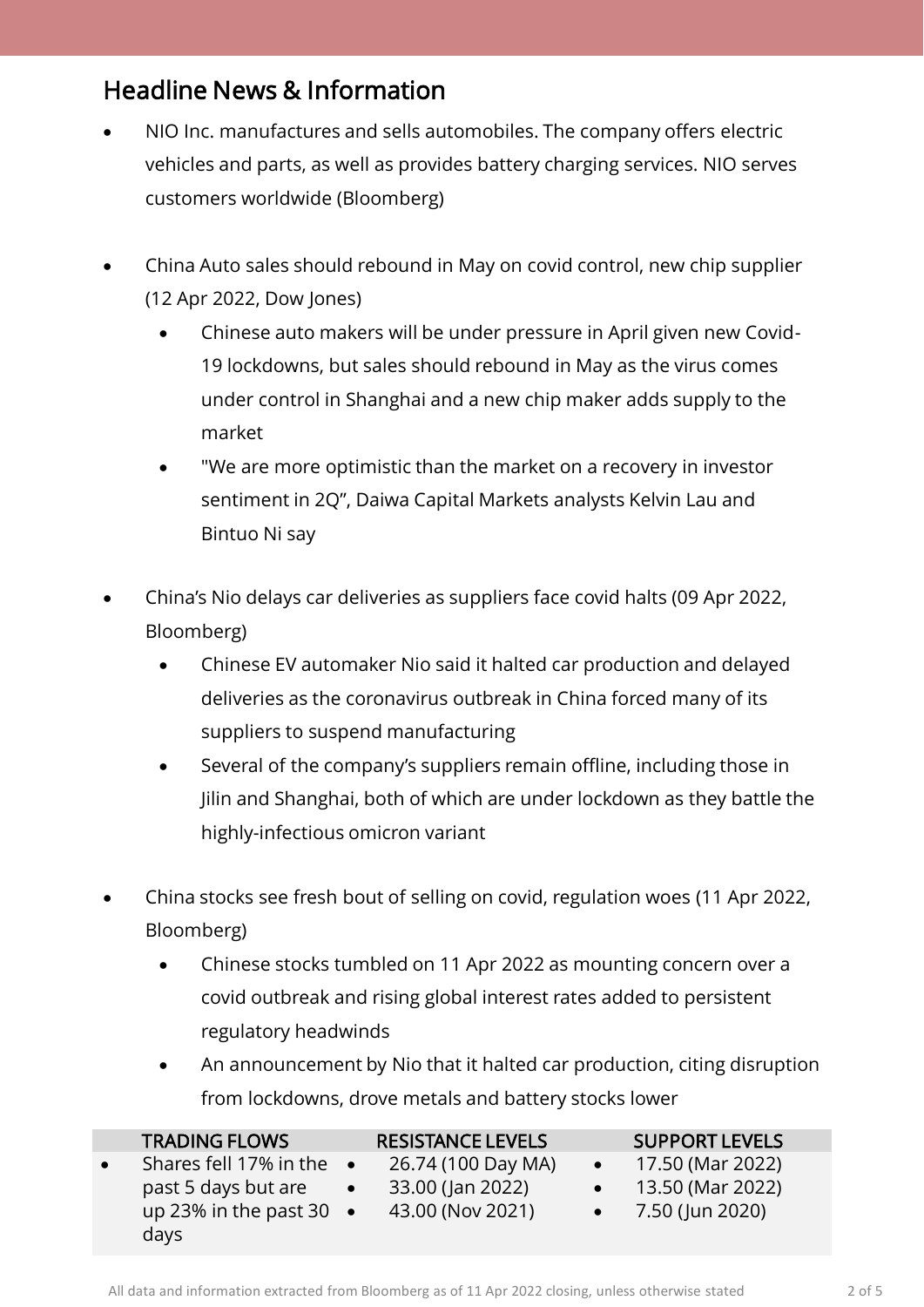## Fundamental Viewpoint

### An Extract from STOCKREPORTS+



#### Analyst Price Target and Recommendations





Source: REFINITIV STOCKREPORTS+, extracted 12 Apr 2022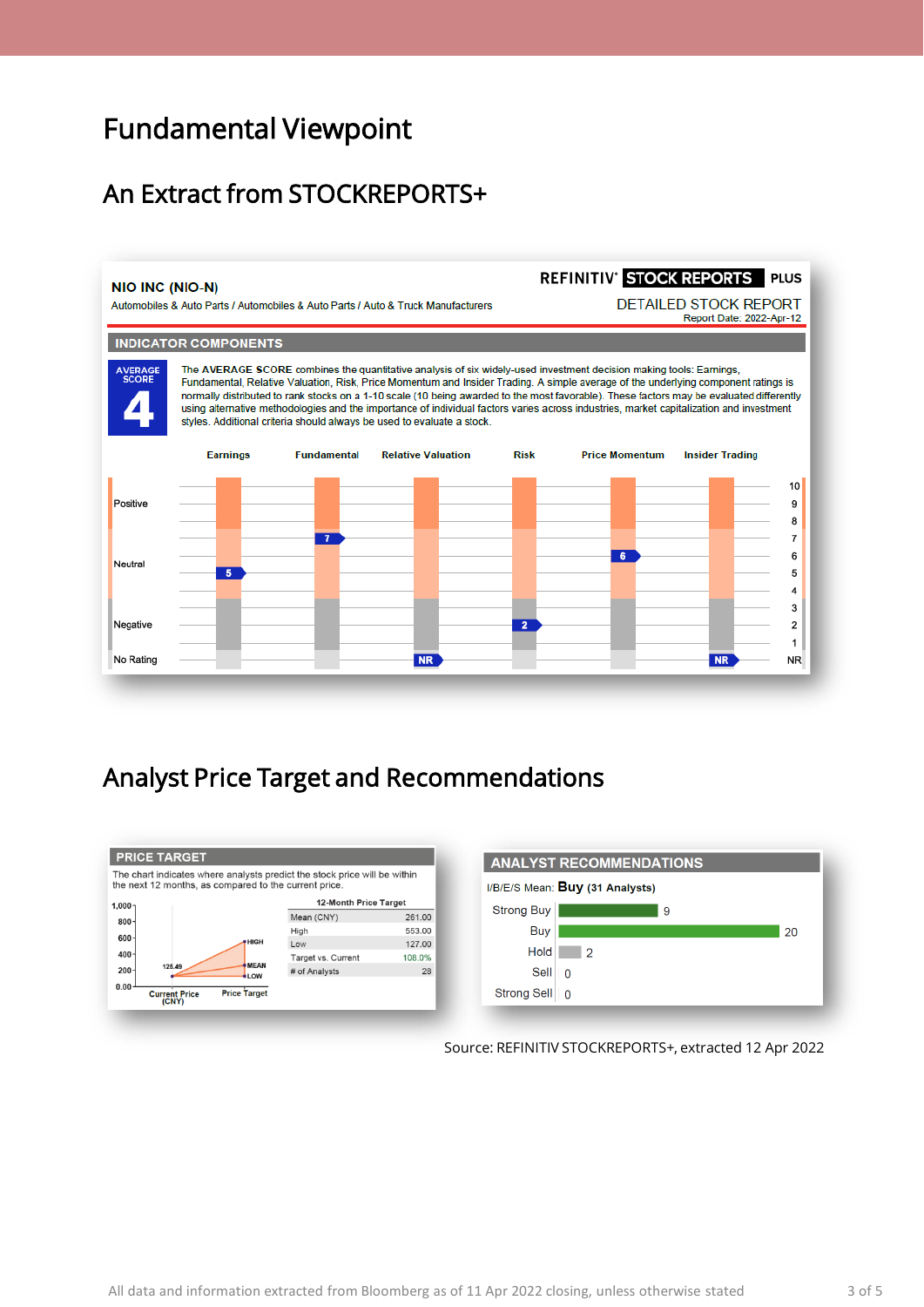# US Peer Analysis (STOCKREPORTS+)

| <b>PEER ANALYSIS</b><br>Currency in USD |                        |         |                             |                  |                  |                  |                          |                                       |                                    |                          |               |                              |                  |  |
|-----------------------------------------|------------------------|---------|-----------------------------|------------------|------------------|------------------|--------------------------|---------------------------------------|------------------------------------|--------------------------|---------------|------------------------------|------------------|--|
|                                         |                        |         | <b>PRICE MOMENTUM</b>       |                  |                  |                  |                          | <b>VALUATION</b>                      |                                    | <b>FUNDAMENTAL</b>       |               | <b>ANALYSTS</b>              |                  |  |
| Average<br>Score                        | Ticker                 |         | Price<br>$(2022 - 04 - 11)$ | $1-MO$<br>Return | $3-M0$<br>Return | $1-Yr$<br>Return | Market<br>Cap            | Trailing<br>РĔ                        | Forward<br>PE                      | Dividend<br>Yield        | Net<br>Margin | LTG I/B/E/S<br>Forecast Mean | # of<br>Analysts |  |
|                                         | <b>TSLA</b>            |         | 975.93                      | 22.7%            | $-8.3%$          | 44.2%            | 1.1T                     | 199.2                                 | 89.8                               | $\overline{\phantom{a}}$ | 10.3%         | 37.2% Hold                   | 41               |  |
| 3                                       | LCID                   |         | 21.70                       | $-5.3%$          | $-52.3%$         | $-5.5%$          | 35.8B                    | $\overline{\phantom{a}}$              | $\overline{\phantom{a}}$           | $\hspace{0.05cm} -$      | $-9516%$      | -77.0% Buy                   | 6                |  |
| 3                                       | <b>RIVN</b>            |         | 39.50                       | 3.8%             | $-52.7%$         | $\overline{a}$   | 34.6B                    | $\hspace{0.05cm} \ldots$              | $\hspace{0.05cm} -\hspace{0.05cm}$ | $\qquad \qquad -$        | $-8524%$      | $-$ Buv                      | 16               |  |
| $\overline{4}$                          | <b>NIO</b>             |         | 19.70                       | 22.6%            | $-34.4%$         | $-48.3%$         | 30.9B                    | $\mathbb{Z}^2$                        | $-$                                | $\sim$                   | $-30.1%$      | $-$ Buy                      | 30               |  |
| $\overline{4}$                          | <b>XPEV</b>            |         | 26.60                       | 16.1%            | $-41.9%$         | $-22.9%$         | 17.7B                    |                                       | $\qquad \qquad -$                  |                          | $-23.2%$      | $-$ Buy                      | 21               |  |
| $6\phantom{.}6$                         | <b>NKLA</b>            |         | 8.35                        | 11.0%            | $-22.3%$         | $-34.8%$         | 3.5B                     | $\overline{a}$                        | $\overline{a}$                     |                          | $- 530962%$   | $-$ Hold                     | 10               |  |
| $\overline{4}$                          | <b>FSR</b>             |         | 12.24                       | 11.0%            | $-22.3%$         | $-20.5%$         | 2.1B                     | $\hspace{0.05cm} -\hspace{0.05cm}$    | $\hspace{0.05cm} -\hspace{0.05cm}$ |                          | $-444662%$    | $-$ Buy                      | 12               |  |
| <b>NR</b>                               | <b>ARVL</b>            |         | 3.10                        | $-6.1%$          | $-56.9%$         | $-79.6%$         | 2.0B                     | $\sim$                                | $\overline{a}$                     |                          |               | $-$ Buy                      | 3                |  |
| $\overline{2}$                          | <b>PTRA</b>            |         | 6.86                        | $-3.1%$          | $-29.6%$         | $-59.7%$         | 1.5B                     | $\hspace{0.05cm} -\hspace{0.05cm}$    | $\qquad \qquad -$                  | $\sim$                   | $-102.9%$     | $-$ Buv                      | 6                |  |
| <b>NR</b>                               | <b>FFIE</b>            |         | 4.29                        | $-21.3%$         | $-16.7%$         | $-71.4%$         | 1.4B                     | $\overline{\phantom{a}}$              | $\overline{a}$                     | $\sim$                   |               | $-$ Buy                      | 3                |  |
| $\overline{7}$                          | <b>GOEV</b>            |         | 5.18                        | $-9.3%$          | $-28.6%$         | $-47.0%$         | 1.3B                     | $\overline{\phantom{m}}$              | $\qquad \qquad -$                  |                          | $-6288%$      | $-$ Buv                      | $\overline{4}$   |  |
| 4.4                                     | Average                |         | 102.13                      | 3.8%             | $-33.3%$         | $-34.6%$         | 108.2B                   | 199.2                                 | 89.8                               |                          | $- -111122%$  | -19.9% Buy                   | 13.8             |  |
| <b>PEER COMPANIES</b>                   |                        |         |                             |                  |                  |                  |                          |                                       |                                    |                          |               |                              |                  |  |
| ARVL                                    |                        | Arrival |                             |                  |                  |                  | <b>NKLA</b>              |                                       |                                    | Nikola Corp              |               |                              |                  |  |
| <b>FFIE</b>                             |                        |         | Faraday Future Intelligent  |                  |                  |                  |                          | <b>PTRA</b><br>Proterra Inc           |                                    |                          |               |                              |                  |  |
| <b>FSR</b>                              |                        |         | Fisker Inc                  |                  |                  |                  |                          | <b>RIVN</b><br>Rivian Automotive Inc. |                                    |                          |               |                              |                  |  |
| <b>GOEV</b>                             | Canoo Inc              |         |                             |                  |                  |                  | <b>TSLA</b>              |                                       |                                    | <b>Tesla Inc.</b>        |               |                              |                  |  |
| <b>LCID</b>                             | <b>Lucid Group Inc</b> |         |                             |                  |                  |                  | <b>XPEV</b><br>Xpeng Inc |                                       |                                    |                          |               |                              |                  |  |

Source: REFINITIV STOCKREPORTS+, extracted 12 Apr 2022

## Global Peer Analysis (Bloomberg)

| <b>Ticker</b>  | <b>Name</b>              | <b>Mkt Cap</b><br>(USD)<br>(Millions) | Last Px  | P/E    | $P/E$ 5Yr<br>Avg | P/B   | P/B<br>5Yr<br>Avg | <b>Indicated</b><br>Yield (%) |
|----------------|--------------------------|---------------------------------------|----------|--------|------------------|-------|-------------------|-------------------------------|
|                | <b>Average</b>           | 60,419                                | 20686.00 | 37.90  | 33.79            | 4.05  | 3.52              | 1.82                          |
|                |                          |                                       |          |        |                  |       |                   |                               |
| <b>NIOUS</b>   | <b>NIO INC - ADR</b>     | 32,908                                | 19.70    | N/A    | N/A              | 5.84  | 14.02             | N/A                           |
| LCID US        | <b>LUCID GROUP INC</b>   | 35,876                                | 21.70    | N/A    | N/A              | 9.15  | N/A               | N/A                           |
| <b>TSLAUS</b>  | <b>TESLA INC</b>         | 1,008,631                             | 975.93   | 199.92 | 481.88           | 31.03 | 29.56             | N/A                           |
| <b>XPEV US</b> | <b>XPENG INC - ADR</b>   | 22,801                                | 26.60    | N/A    | N/A              | 2.51  | 8.99              | N/A                           |
|                | <b>FAW JIEFANG</b>       |                                       |          |        |                  |       |                   |                               |
| 000800 CH      | <b>GROUP CO LTD</b>      | 6,152                                 | 8.42     | 9.96   | 12.49            | 1.48  | 1.96              | 7.72                          |
|                | <b>ASTON MARTIN</b>      |                                       |          |        |                  |       |                   |                               |
| <b>AMLLN</b>   | LAGONDA GLOBAL           | 1,206                                 | 796.20   | N/A    | N/A              | 1.44  | 2.73              | N/A                           |
|                | <b>CHONGQING SOKON</b>   |                                       |          |        |                  |       |                   |                               |
| 601127 CH      | <b>INDUSTRY G-A</b>      | 9,157                                 | 42.89    | N/A    | N/A              | 8.05  | 7.00              | N/A                           |
|                | <b>GUANGZHOU</b>         |                                       |          |        |                  |       |                   |                               |
| 2238 HK        | <b>AUTOMOBILE</b>        | 15,907                                | 6.57     | 7.47   | 9.00             | 0.61  | 0.72              | 4.10                          |
| LI US          | LI AUTO INC - ADR        | 26,080                                | 25.25    | N/A    | N/A              | 3.35  | 4.59              | N/A                           |
|                | <b>BAIC BLUEPARK NEW</b> |                                       |          |        |                  |       |                   |                               |
| 600733 CH      | <b>ENERGY -A</b>         | 4,819                                 | 7.16     | N/A    | N/A              | 2.76  | 3.63              | N/A                           |
|                | YADEA GROUP              |                                       |          |        |                  |       |                   |                               |
| 1585 HK        | <b>HOLDINGS LTD</b>      | 4,540                                 | 11.88    | 20.20  | 26.05            | 6.43  | 7.32              | 2.36                          |

Source: Bloomberg, extracted 11 Apr 2022 closing